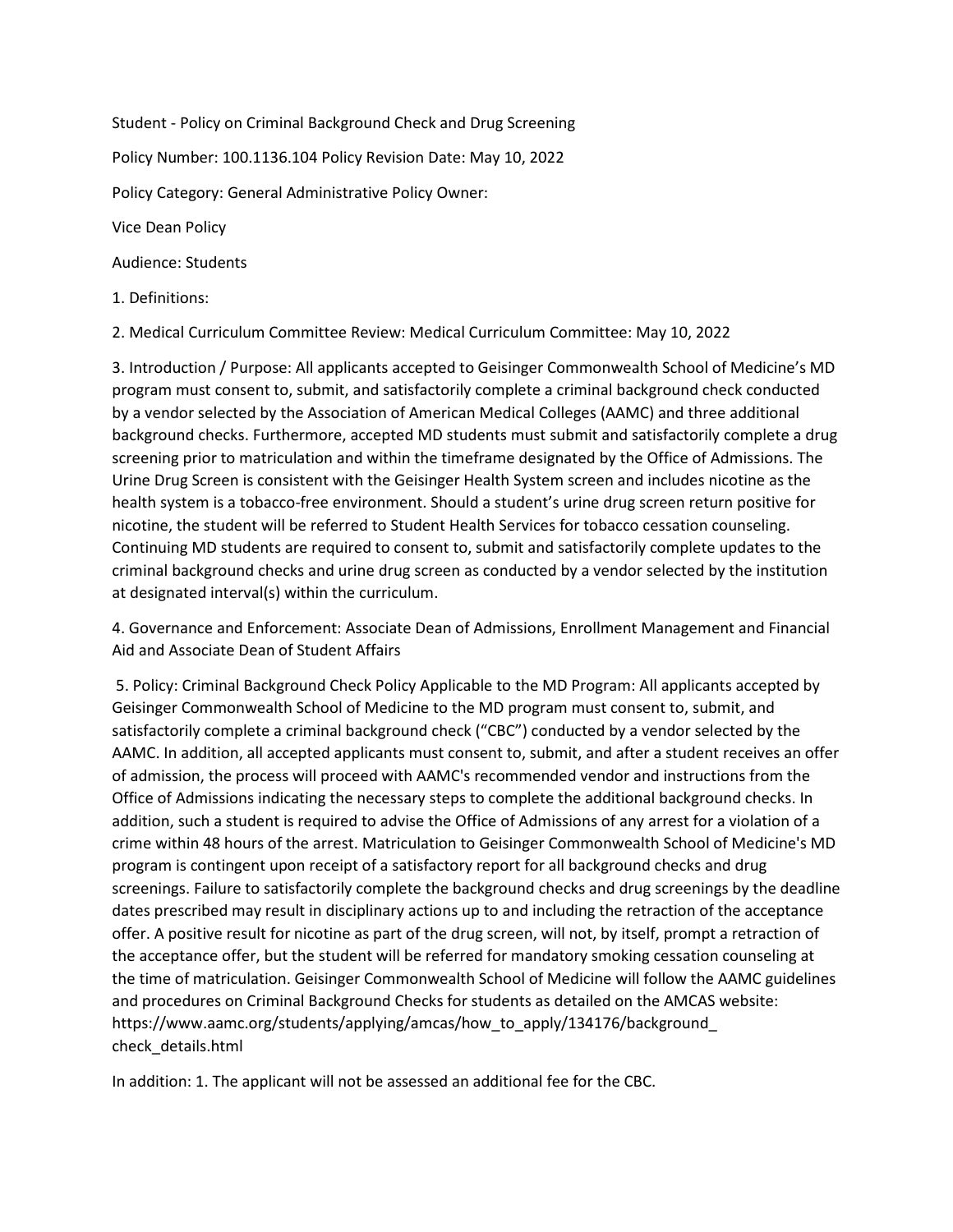2. Geisinger Commonwealth School of Medicine's final decision about the applicant's matriculation to the School will be made only after a review of CBC, Pennsylvania Criminal Background Check, Child Abuse Clearance, FBI Fingerprinting, drug screening results and, where applicable, the applicant's response.

3. The CBC, Pennsylvania Criminal Background Check, Child Abuse Clearance, FBI Fingerprinting, and drug screening results will not be used for any purpose other than the School's decision regarding an accepted applicant's matriculation to the School.

4. The CBC, Pennsylvania Criminal Background Check, Child Abuse Clearance, FBI Fingerprinting, and drug screening results will be confidential, maintained by the Admissions Office in accordance with applicable laws, and will not become part of the student's academic record.

5. The CBC, Pennsylvania Criminal Background Check, Child Abuse Clearance, FBI Fingerprinting, and drug screening results will not be used to unlawfully discriminate in admissions, matriculation or other decisions. The Associate Dean of Admissions, Enrollment Management and Financial Aid or designee reviews the results of the CBC, Pennsylvania Criminal Background Check, Child Abuse Clearance, FBI Fingerprinting, and drug screening. In cases where the results of the background checks and/or drug screenings are satisfactory, the accepted student's admissions record will reflect that the investigation was completed and satisfactory. In cases where the results of the background checks and/ or drug screening reveal information of concern, the Associate Director of Admissions, Financial Aid, and Enrollment Services or designee will contact the accepted applicant, specify the issue or issues of concern, and ask the applicant to provide a written response addressing the issue(s). The applicant must respond to the request within 10 days. The Pre-Matriculation Credentialing Committee (PMCC), appointed by the Vice Dean and separate from the Admissions Committee, will be responsible for reviewing relevant information regarding applicants whose background checks and/or drug screenings, after consideration of the applicant's response, continue to reflect information of concern. The Associate Dean of Admissions, Enrollment Management, and Financial Aid will chair the PMCC. Additional members may include representatives from academic affairs, diversity affairs, legal counsel, student affairs, hospital administrators and physicians. The PMCC will carefully consider the results of the CBC, Pennsylvania Criminal Background Check, Child Abuse Clearance, FBI Fingerprinting, drug screening, self-reported information in the applicant's AMCAS file and the applicant's written response to the issue(s) of concern. After such consideration, the PMCC shall make a recommendation to the Vice-Dean with respect to how the issue(s) should be resolved. Factors considered in developing its recommendation may include, but not be limited to: 1. The nature, circumstances, and frequency of any reported offense(s); 2. The length of time since the offense(s) occurred; 3. Available information that addresses efforts at rehabilitation; 4. The accuracy of the information provided by the applicant in their medical school application materials; and, 5. The applicant's response, and any other information selfreported in the applicant's application file. The PMCC will not consider: 1. Records of arrest for which there was no felony or serious misdemeanor conviction or other outcome of significant concern including but not limited to deferred prosecution or adjudication agreements, regardless of how defined by state law (collectively "outcome of significant concern"). Arrest records for which charges are still pending will be considered by the PMCC; 2. Conviction of a crime that has been annulled or expunged; 3. Conviction of a crime for which the individual has been pardoned; 4. Information concerning juveniles, except for offenses for which the juvenile was tried as an adult. The final decision regarding the matriculation of an accepted applicant is made by the Vice Dean after consideration of the PMCC